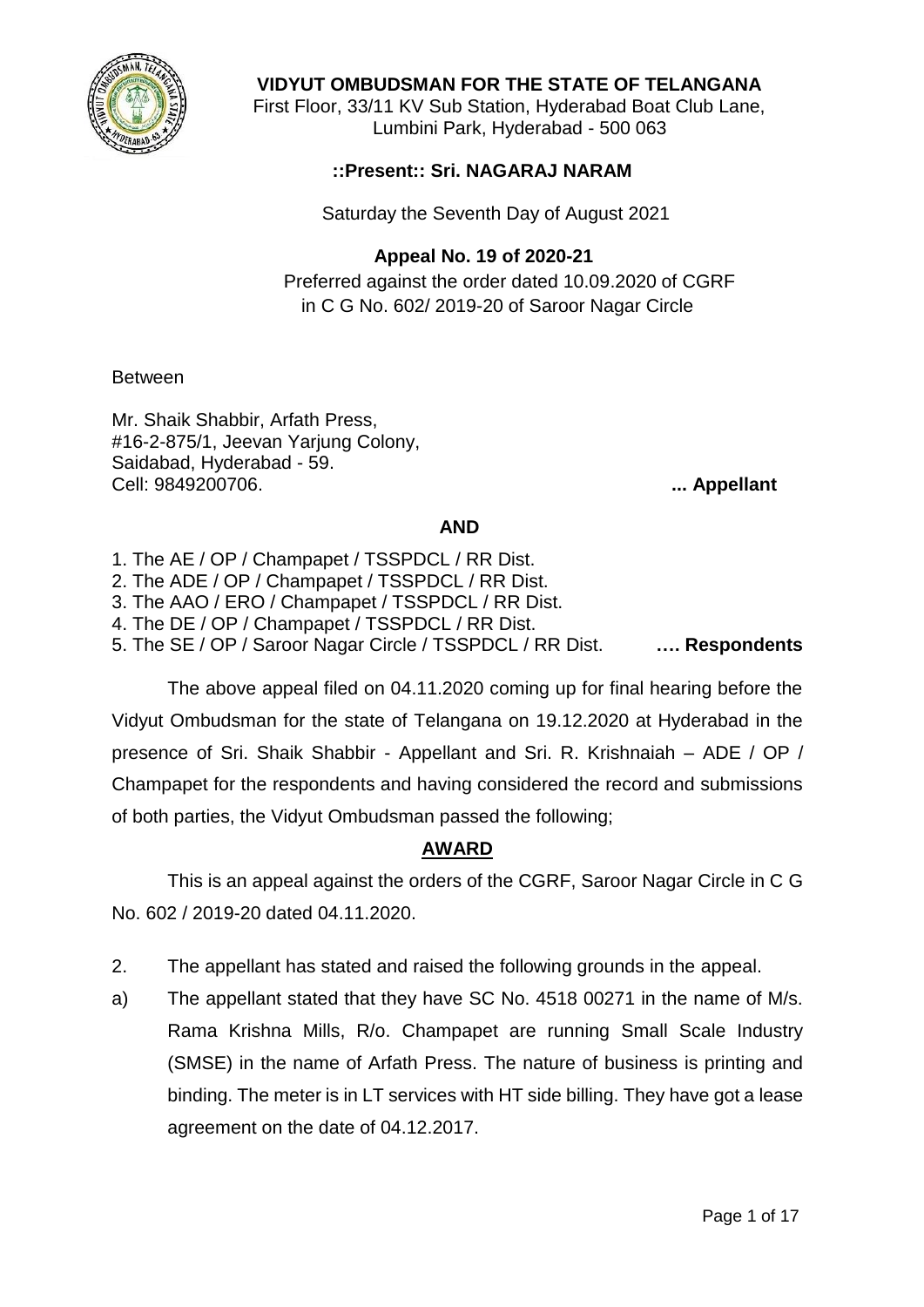- b) They started work on 20.12.2017 means exactly 15 days period. We got 3149 units. In the next month they got Rs 38,993/-. The next month of March reading 83796/- immediately they have given complaint to the ADE / OP / Champapet and AE / OP / Champapet to verify it. Somewhere mistake was going on they were requesting ADE and AE to rectify it. Frequently they visited and complained about this HT bill issue, but the ADE / AE did not responded, they used vulgar language on us and they given advice that capacitors were not working change them, they told utilisation is there so this bill was correct. It is not HT bill. They have advised them to close the industry of you are not able to pay the electricity bill. Already they have changed the capacitors later on they appointed a person and paid salary Rs. 6000/- per month for him, to go every day to current office on this problem to follow up AE / ADE and DE. But the problem was not solved. The AE / ADE and DE was not ready to listen the problem. They also don't have sufficient knowledge about this and told this is LT bill only.
- c) They showed the bill to senior engineers in electricity department they told your billing was wrong. In the month of March 1<sup>st</sup> week vigilance officer came to our unit. We showed our bill to vigilance officers. They advised us to meet immediately AE / ADE / DE in Champapet. They told billing was in HT service, but utilisation is not more than 56 KW. They asked them to decrease the load. The billing was wrong and it is suggested that upto 100 HP (or) 75 KW it comes under LT tariff only. If used in excess demand over and above the sanctioned load in a month, The particular month, it was penalised / fined for the excess use. They also suggested there is no HT flag upto 100 HP / 75 KVA for MSME / industrial units.
- d) They have the connection 75 HP, so visited the office of AE / ADE Champapet and repeated the same problem to them, but the officers did not show interest. After that they approached at AE office billing section and it was informed that HT flag was established for March 2018, means from past 24 months there. The bill was coming like that for the last 2 years. They visited and complained number of times but AE / ADE / DE have not informed about HT flag, totally neglected from 2018 January. They received ledger copy and we asked the ADE / AE about removing of HT flag but they have not shown any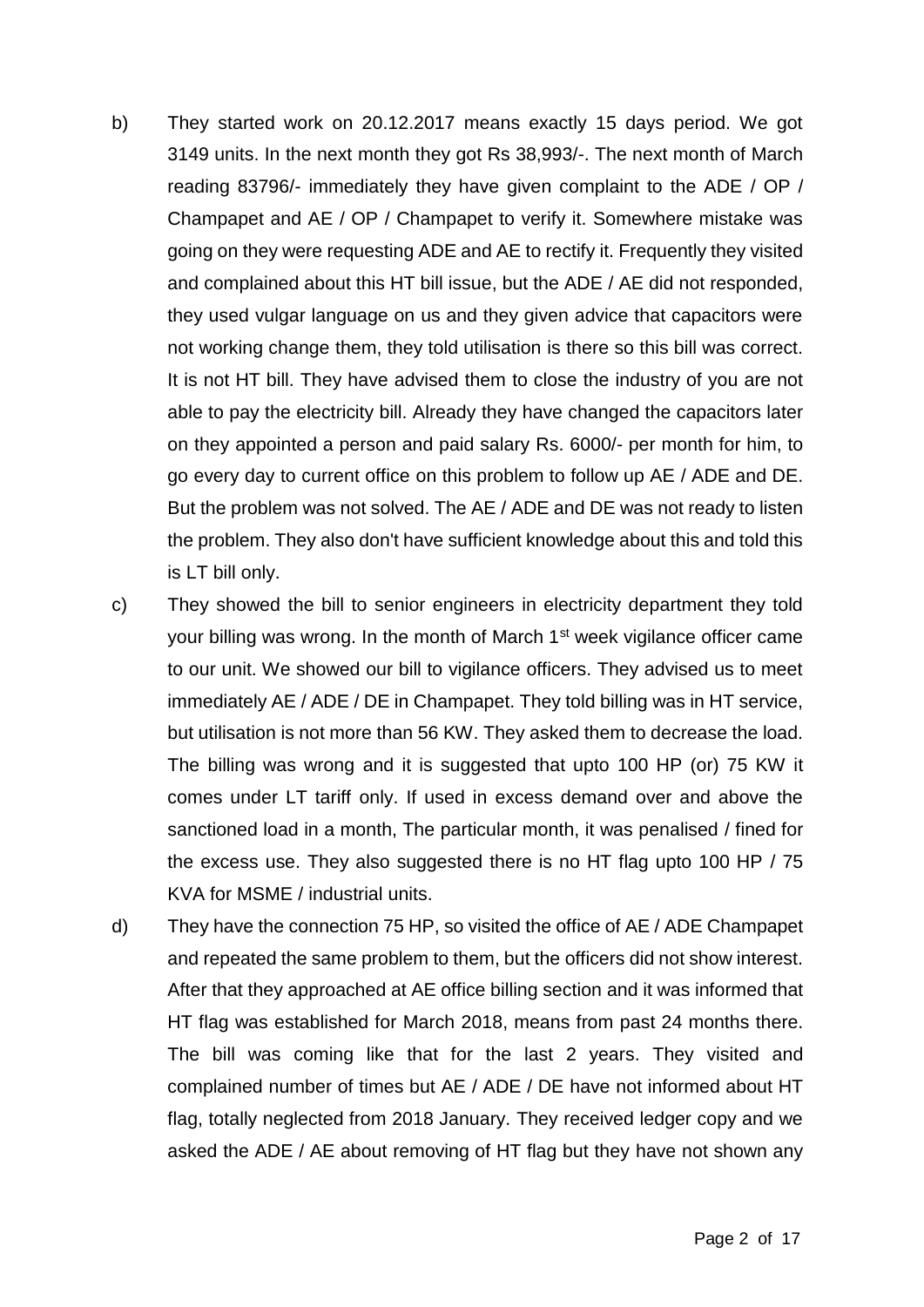interest on this work. They visited number of times, but there were no use our problem was not solved.

- e) Then we approached and complained at the CGRF vide case No. 602 / 19-20 dated 13.03.2020 in the March month about this problem.
- f) The case was under CGRF, so from March 2020 to till date AE / ADE have not shown any interest to solve the problem. They told the case was under process we can't do any further work about the HT flag and some lockdown period adjustment of the bill.
- g) In CGRF the case was 602 / 19-20 was rejected due to the reason AE said our premises connected load was 67.201 KW, whereas the contracted load was 56 KW.
- h) In the premises the unused and second hand equipment was kept aside. If they kept outside it will be damaged in rain. They cannot keep the costly equipment outside of the premises. It will be difficult to move them from one place to another place and they have to invest the money move the equipments. In the premises even if equipment is there, that does not mean it was meant for utilisation. It was kept for spare purpose. At the same time all equipment will not be put to use also. If equipment is old it will take more RMD, in the beginning some minutes it will be taken more HP later on it will be decreased upto 15HP, means if 40HP equipment in the beginning it shows 40 HP, in running after 10 minutes it will decreases to 15 HP mean it should be 25 HP. At the same time they have capacitors also. In the last 2 years RMD values, some of the months they used 2.92, 7.23, 13.50, 15.10, 16.20, 19,70, 32.40 RMD values.
- i) In the last 31 months they utilised below 56 KW only. Industries got the works in a particular season only on every year maximum 45-90 days. If any equipment was broken suddenly then also it shows more RMD value. The following are the RMD values from the last 2 years.

| January 2018  | RMD-35.70 |                            |
|---------------|-----------|----------------------------|
| February 2018 | RMD-32.40 |                            |
| March 2018    | RMD-73.60 | Units - 3145 Amount-8,796  |
| April 2018    | RMD-55.50 | Units - 5519 Amount-77,503 |
| May 2018      | RMD-39.60 | Units - 2671 Amount-42,256 |
| June 2018     | RMD-13.60 | Units - 1990 Amount-35,944 |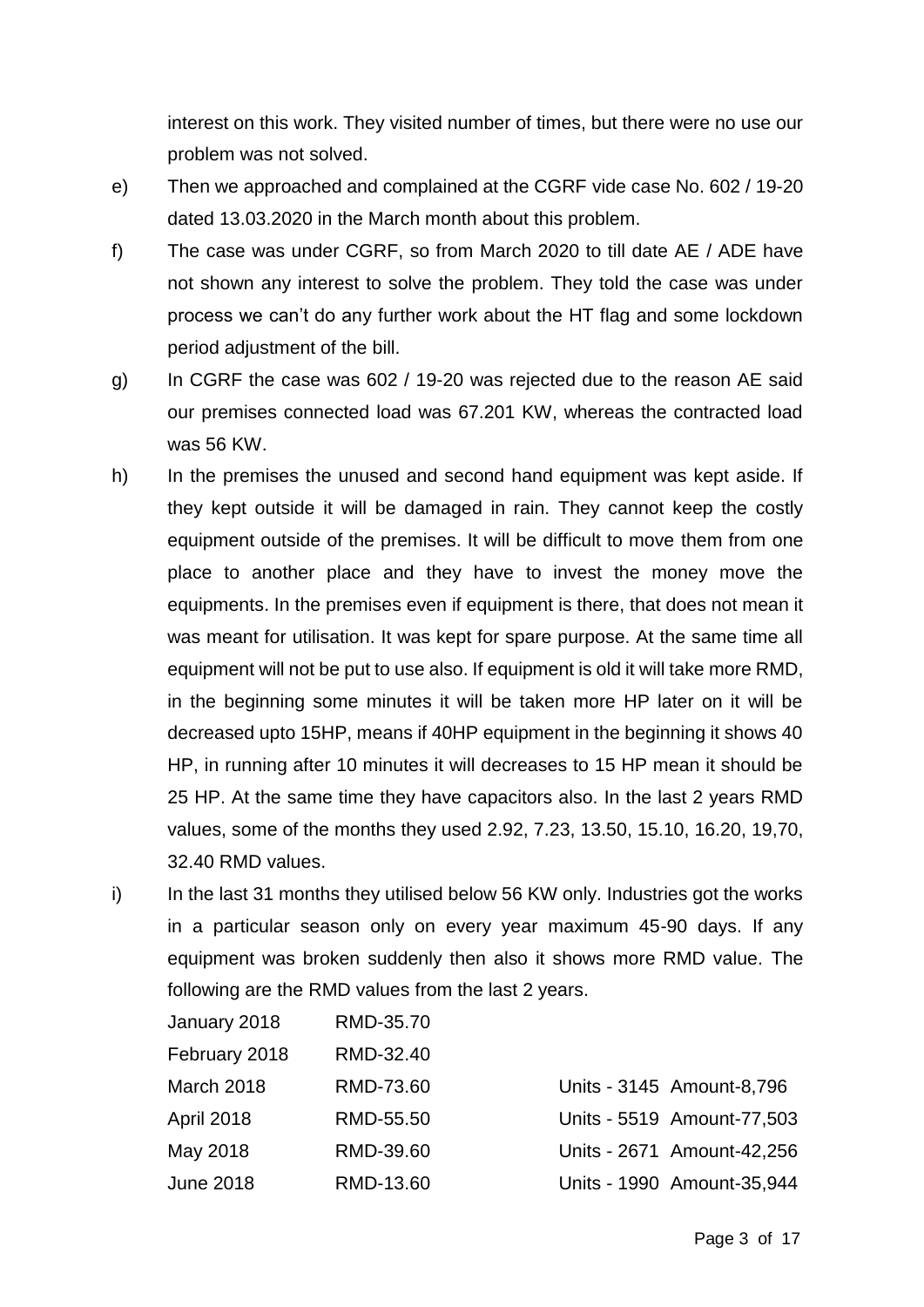| <b>July 2018</b>                         | RMD-16.20                                               |                    | Units - 2900 Amount-54,068 |  |
|------------------------------------------|---------------------------------------------------------|--------------------|----------------------------|--|
| August 2018                              | RMD-15.10                                               |                    | Units - 1842 Amount-37,616 |  |
| September2018                            | RMD-                                                    |                    |                            |  |
| October 2018                             | RMD-12.10                                               | <b>Units-2741</b>  | Amount- 42,223             |  |
| November, 2018                           | RMD-12.10                                               | <b>Units-1055</b>  | Amount-28,635              |  |
| December, 2018                           | RMD-12.70                                               | <b>Units-1459</b>  | Amount-31,513              |  |
| January, 2019                            | RMD-12.10                                               | <b>Units-1397</b>  | Amount-30,987              |  |
| February, 2019                           | RMD-19.70                                               | <b>Units-1310</b>  | Amount-30,451              |  |
| March, 2019                              | RMD-19.70                                               | Units-859          | Amount-28,525              |  |
| April, 2019                              | RMD-52.50                                               | <b>Units-3430</b>  | Amount-58,334              |  |
| May'2019                                 | RMD-55.50                                               | <b>Units-4030</b>  | Amount-61,594              |  |
| <b>June 2019</b>                         | RMD-55.50                                               | <b>Units-1069</b>  | Amount-34,491              |  |
| <b>July 2019</b>                         | RMD-55.50                                               | <b>Units-1000</b>  | Amount-35,037              |  |
| August 2019                              | RMD-59.00                                               | <b>Units-1310</b>  | Amount-38,441              |  |
| September 2019                           | RMD-55.50                                               | Units-990          | Amount-34,896              |  |
| October 2019                             | RMD-55.50                                               | Units-880          | Amount-34,656              |  |
| November2019                             | RMD-55.50                                               | Units-846          | Amount-34,781              |  |
|                                          | But bill generated minimum units 1388                   |                    |                            |  |
|                                          | Energy charges 11,250 (7.80 for 964 and 8.80 for 424)   |                    |                            |  |
|                                          | Fixed charges Rs 390/- for 55.50 fixed charges 21,645/- |                    |                            |  |
| December 2019                            | RMD-55.50                                               | <b>Units-1104</b>  | Amount-34,755              |  |
| January 2020                             | RMD-55.50                                               | Units-853          | Amount-34,785              |  |
| February 2020                            | RMD-55.50                                               |                    | Units-2695 Amount-52,716   |  |
| Fixed charges 390/- For 55.50 - 21,645/- |                                                         |                    |                            |  |
| <b>March 2020</b>                        | RMD-55.50                                               |                    | Units-1509 Amount-24,712   |  |
| Fixed charges 390/- For 55.50 - 21,645/- |                                                         |                    |                            |  |
| <b>April 2020</b>                        | (Lock down totally shut down)                           |                    | Amount - 24,712            |  |
| May 2020                                 | (Lock down totally shut down) Amount - 31,962           |                    |                            |  |
| <b>June 2020</b>                         | RMD-55.50                                               |                    | Units-4181 Amount-58,311   |  |
| (Not adjust in April & May units)        |                                                         |                    |                            |  |
| <b>July 2020</b>                         | RMD-27.70                                               |                    | Units-400 Amount-29,533    |  |
| August 2020                              | RMD-2.92                                                | <b>Units - 699</b> |                            |  |
|                                          | Bill generated 1120 units                               |                    |                            |  |
|                                          | Fixed charges 17,472/-                                  |                    |                            |  |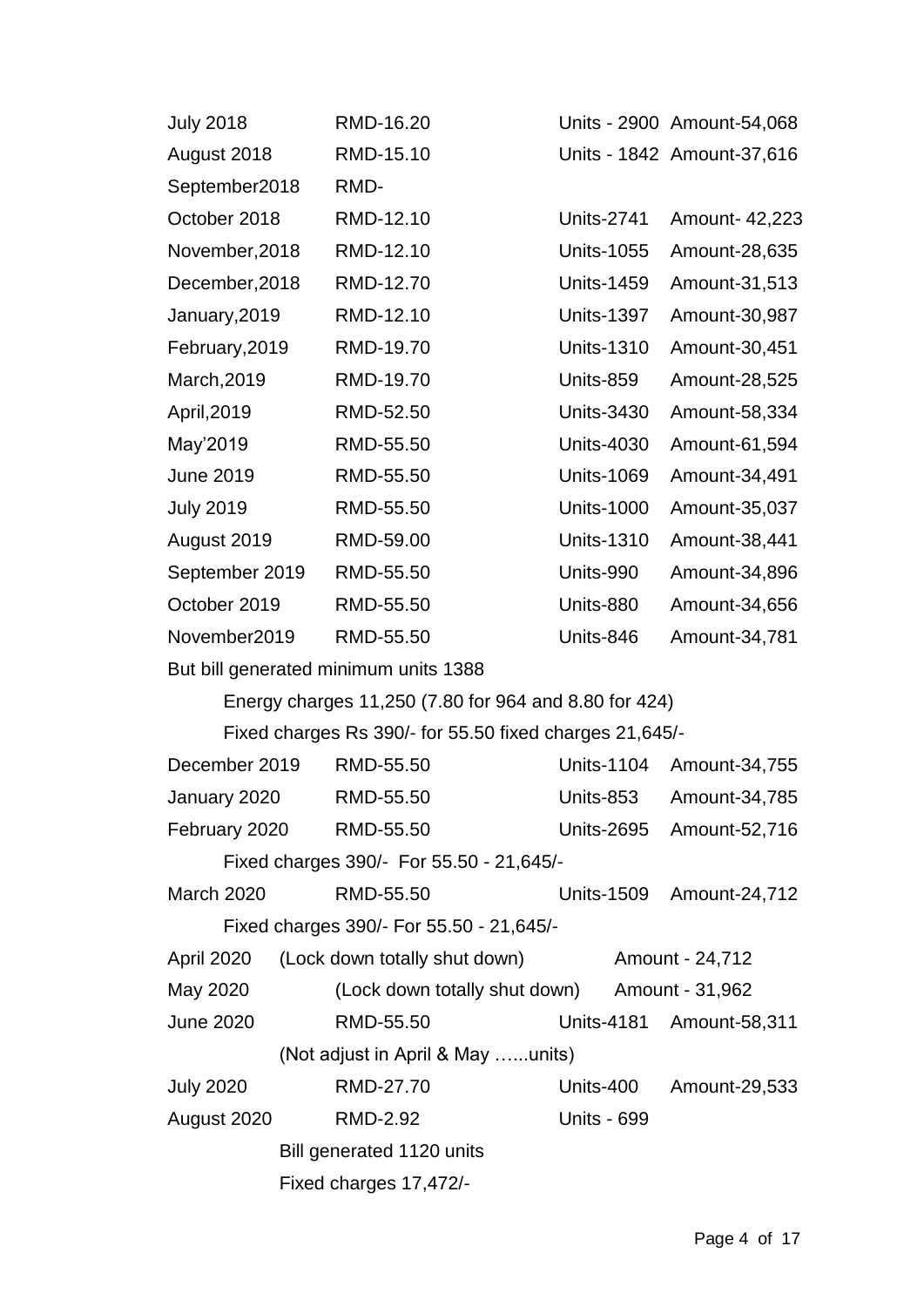September 2020 RMD-7.23 Units - 1736

Fixed charges - 390/- For 44.70 - 17,472/-

- j) This means that last 29 months they are in touch with AE / ADE / DE. They are asking our meter is HT side. Convert it from HT to LT. But they have given the answer that this bill was LT. HT bill was coming in big size in A4 paper. But they were not informed about HT flag being fastned.
- k) They got the RMD values more in March 2018 means last 2 years back. From that month to till today 29 months we are getting HT bill. But in March 2018 the concerned ADE / AE / DE have not informed them orally or writing. They are continuously visiting to AE office Champapet about this problem. The officers informed about this HT flag in March 2020 before lockdown in billing office, means they informed after 20 months.
- l) Bill calculated as per HT bill. They didn't inform us orally or writing form but pressuring continuously to pay the current bill, minimum current bill 34,532/-. A number of times disconnected. They paid amount again and got connection number of times. They requested but the officers were not listening to the problem. If electrical department treats industrial like this, we have to close the industries. This type of behavior of treating industries by electricity department is not good. They as unemployed are starting industries by taking loans from banks etc. and purchasing equipment paying advances and rents. To pay every month minimum current bill Rs 21,000/- without operation and extra charges, it is very difficult to them. They are providing employment to 15-20 members by paying salaries per month. In the lockdown period also they have given the free shelter food for 27 migrant workers form Orissa, Bengal in humanitarian grounds, but without operation work also they are getting Rs 21,000/- bill. This type of behavior by the electricity department and of AE / ADE / DE of Champapet is unfair. They were not showing interest to solve the problem.
- m) They are getting HT bill minimum charges nearly Rs. 21,645/- (Rs. 390 x 55.50 KW) instead of Rs. 3,300 (Rs 60 x 55.50 KW) which means Rs 18,345/- more amount (Rs 21,645 - Rs 3,300 = Rs 18,345/-). If we use 699 units also we get Rs 30,000/- bill approximately.
- n) They calculated 1388 or 2100 minimum units per month (exactly they do not have idea bill was not at all clear). If they used less units also they are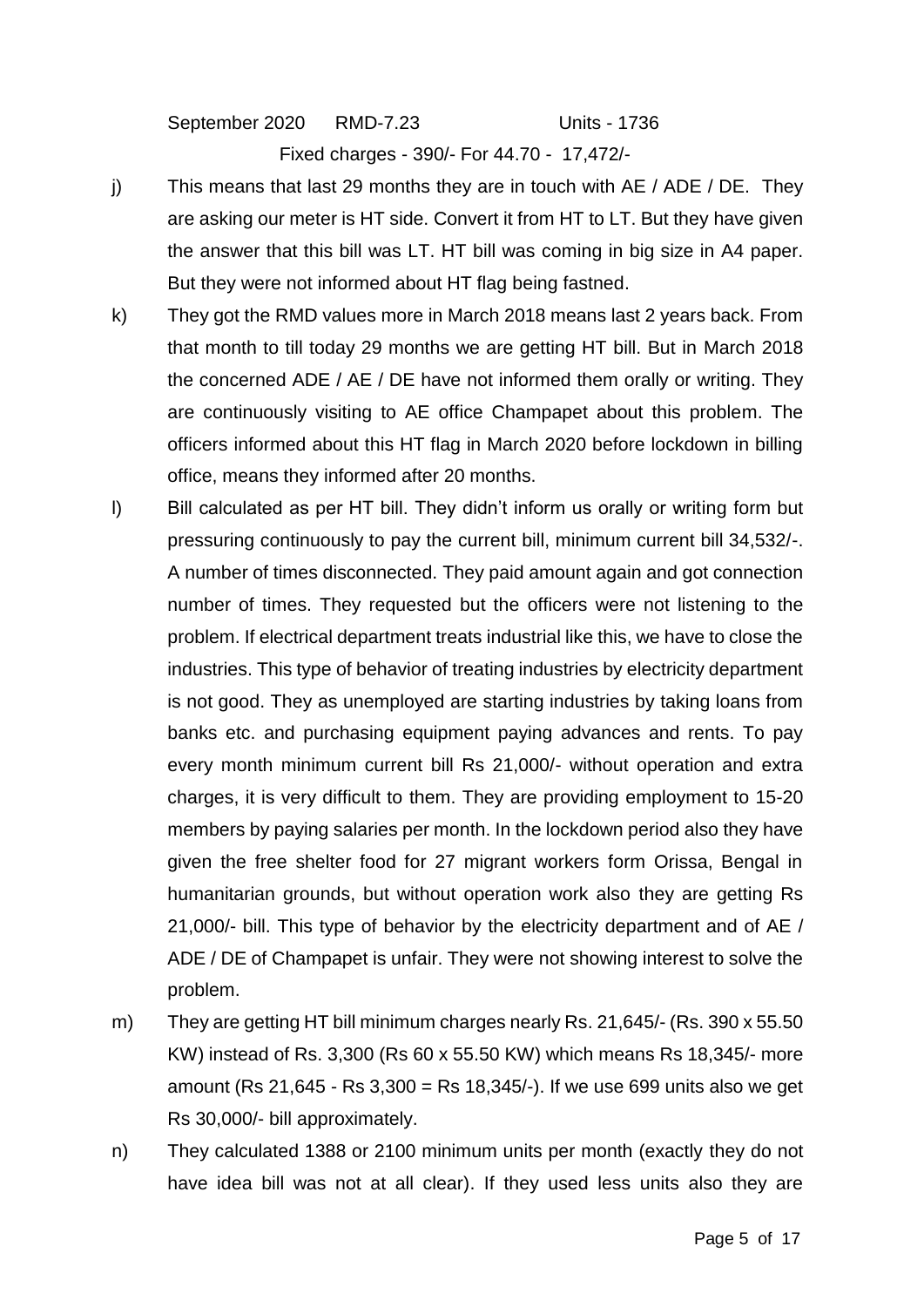calculating minimum bills, if they used 699, 891,1104, 854 units in a month. They are reading the bill for 2100 units which is unfair. For 699 units also we got 34,000/- bill. Still today AE / ADE / DE were unable to explain about the HT bill. In lockdown period also we got Rs 34,000/- bill per month.

o) The power supply may not be disconnected to the industry this issue is decided.

3. The submission against the appeal have been made by the officers of the licensee as below:-

**a)** The complainant Sri. SK. Shabbir, Arfath Press, H.No.16-2-875/1, Jeevan Yarjung Colony, Saidabad, Hyderabad-59 of Champapet Section, previously filed a complaint at CGRF-II for redressal of complaints on SC No. 4518 00271

i) Removal of HT Flag,

ii) Revision of bill and

iii) change the meter for the same load 56 KW.

After careful examination the forum rejected the case as the existing premises had more connected load (67.201kw) than contracted load (56 KW), the consumer also exceeded the contracted load twice that is one in August 2018 by 17.60 KW and March 2020 by 3.19 KW and the forum suggested to reduce the connected load.

- b) That the service bearing SC No. 4518 00271 has been released in the year 1985 on the name of Sri. Ramakrishna binni rice mill represented by its Proprietor Sri. Vanam Yadaiah under industrial category III with a CMD of 100 KVA with connected load of 120 HP maintained rice mill upto the year 2012.
- c) Due to the closing of the rice mill, the load was derated from 120 HP to 56 KW from industrial category-III B to commercial category-II B vide Lr. No. SE / OP / RRS / Comml / F. No.\_\_\_/ 12-13 D. No. 1208 / 12 dated 02.06.2012 with effect from 25.06.2012 on request of Vanam Yadaiah, the original consumer the LT service with HT side metering. (for storage of rice like rice godown).
- d) Later the same premises is given to the present complainant on lease agreement basis to run the book binding and printing purpose on the name of Arfath Press since 04.12.2017, this lease agreement is concluded in between the tenant and the original owner and the service is on the name of Sri.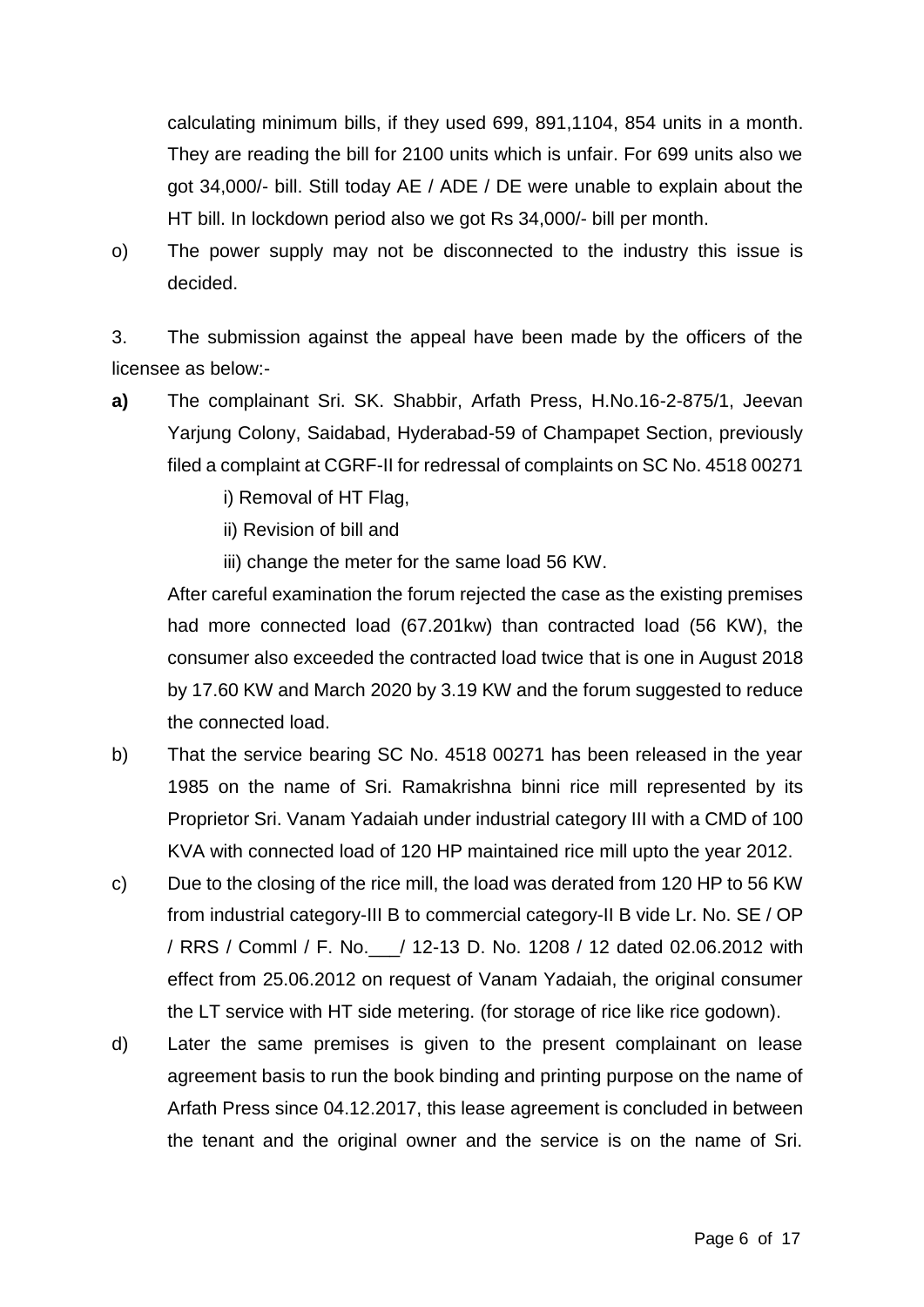Ramakrishna Binni Rice mill represented by its proprietor Sri. Vanam Yadaiah bills also being issued on this name under commercial (category II.

e) The complainant has given a complaint on 01.03.2020 that he is getting more bill. Based on the complaint the premises has been inspected physically in the presence of the complaint and noted the existing connected loads and are furnished as follows.

| Printing Machine big size - 1 No. of 40 HP Load, 40 x 74 W    | $= 29.84$ KW     |
|---------------------------------------------------------------|------------------|
| Printing Machine medium size - 2 of capacity 15 KW            | $= 15.00$ KW     |
| Binding machine 1 of 10 HP, 10 X 746 W                        | $= 07.46$ KW     |
| Cutter machine of 3 HP Load, 3 X 746 W                        | $= 2.238$ KW     |
| Auxiliary motors to printing machine                          |                  |
| 9 Nos. each $1$ HP = $9$ X 746 W                              | $= 6.714.984$ KW |
| Auxiliary motors to machine - 2 for water supplying 4 x 746 W | $= 2.984$ KW     |
| Air compressors 2.5HP X 746W                                  | $= 1.865$ KW     |
| Tube lights 15 x 40w                                          | $=0.6$ KW        |
| Fans 5 x 60W                                                  | $= 0.3$ KW       |
| Led lights $5 \times 40$                                      | $=0.4$ KW        |
| Total load in the premises                                    | $= 67.201$ KW.   |

- f) The contracted load of the service is 56 KW under category II and the connected load is 67.201 and the consumer also exceeded the contracted load in March 2018 by 17.60 KW and March 2019 by 3.19 KW. Hence bills are generating under HT flag on auto generated mode since March 2018 and be cleared the bills regularly up to Feb'2020 without pending.
- g) That the consumer started the printing and book binding work on 20.12.2017 and received the bills within the limits as per consumption up to Feb'2018, but in the month of March 2018 the consumer exceeded the contracted load by 17.60 KW, hence then onwards the bills were generating on HT flag mode on auto generated method.
- h) It is a commercial service running under category-II then load measurement on basis of HP cannot done. The consumer exceeded the contracted load the bills were issued under HT flag method as per GTCS page No. 48, Clause 12.3.3.3 is the relevant clause in cases where the total connected load is above 75 HP / 56 KW or cases where the total connected load is above 150 HP under LT category III (B). These services will be billed at the HT category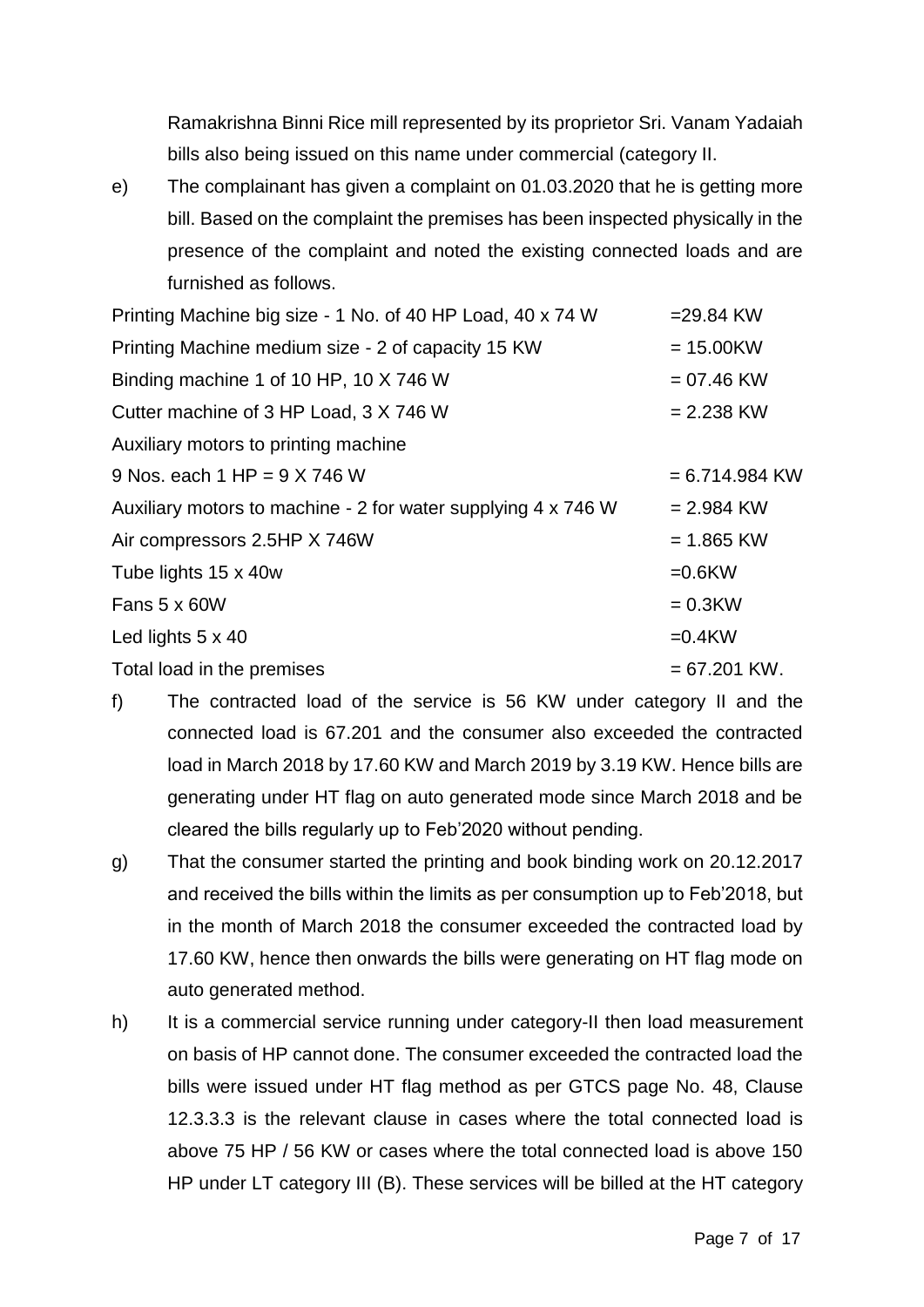I tariff rates from the consumption month in which the unauthorized additional load is detected till such additional load is removed and got inspected by the designated officer of the company.

- i) It is repeatedly explained to the consumer to reduce connected loads and maintain the loads below the contracted load of 56 KW, but he has not followed the departmental procedure / instructions to reduce / maintain the load below contracted load. The consumer kept pending the bills from March'2020 onwards, thus arrears are accumulated to Rs 1,13,095/-
- j) Recently on 05.10.2020 the original consumer Sri Vanam Yadaiah gave a letter to reduce the load from 56 KW to 54 KW, the same proposal was submitted to higher authorities vide Lr. No. ADE / OP / Champapet / SRN Circle / D. No. 828 / 20, dated 05.10.2020 for proper load deration approval, meanwhile the consumer was requested to clear all the dues for approval of load deration, still arrears are pending on this service number.
- k) Hence it is requested to issue suitable orders for further proceedings.

4. The appellant has filed a rejoinder to the response of the licensee and stated thus.

- a) The micro and small industrial units whose power requirement is less than 100 HP / 75 KVA are billed as per LT tariff. They have already enclosed Arfath Press MSME certificate. What is the use of MSME certificate.
- b) In MSME some of the equipments are kept at a side for standby for use in case of breakdown of existing equipment. Refer last 24-30 months previous bills, those are very less RMD value is recorded. Sometimes less than 20 KW. If the equipments are regularly using it should be recorded every month more than 56 KW.
- c) I am giving following RMD values from last 2 years:-

| January 2018      | RMD-35.70 |                            |
|-------------------|-----------|----------------------------|
| February 2018     | RMD-32.40 |                            |
| March 2018        | RMD-73.60 | Units - 3145 Amount-8,796  |
| <b>April 2018</b> | RMD-55.50 | Units - 5519 Amount-77,503 |
| May 2018          | RMD-39.60 | Units - 2671 Amount-42,256 |
| <b>June 2018</b>  | RMD-13.60 | Units - 1990 Amount-35,944 |
| <b>July 2018</b>  | RMD-16.20 | Units - 2900 Amount-54,068 |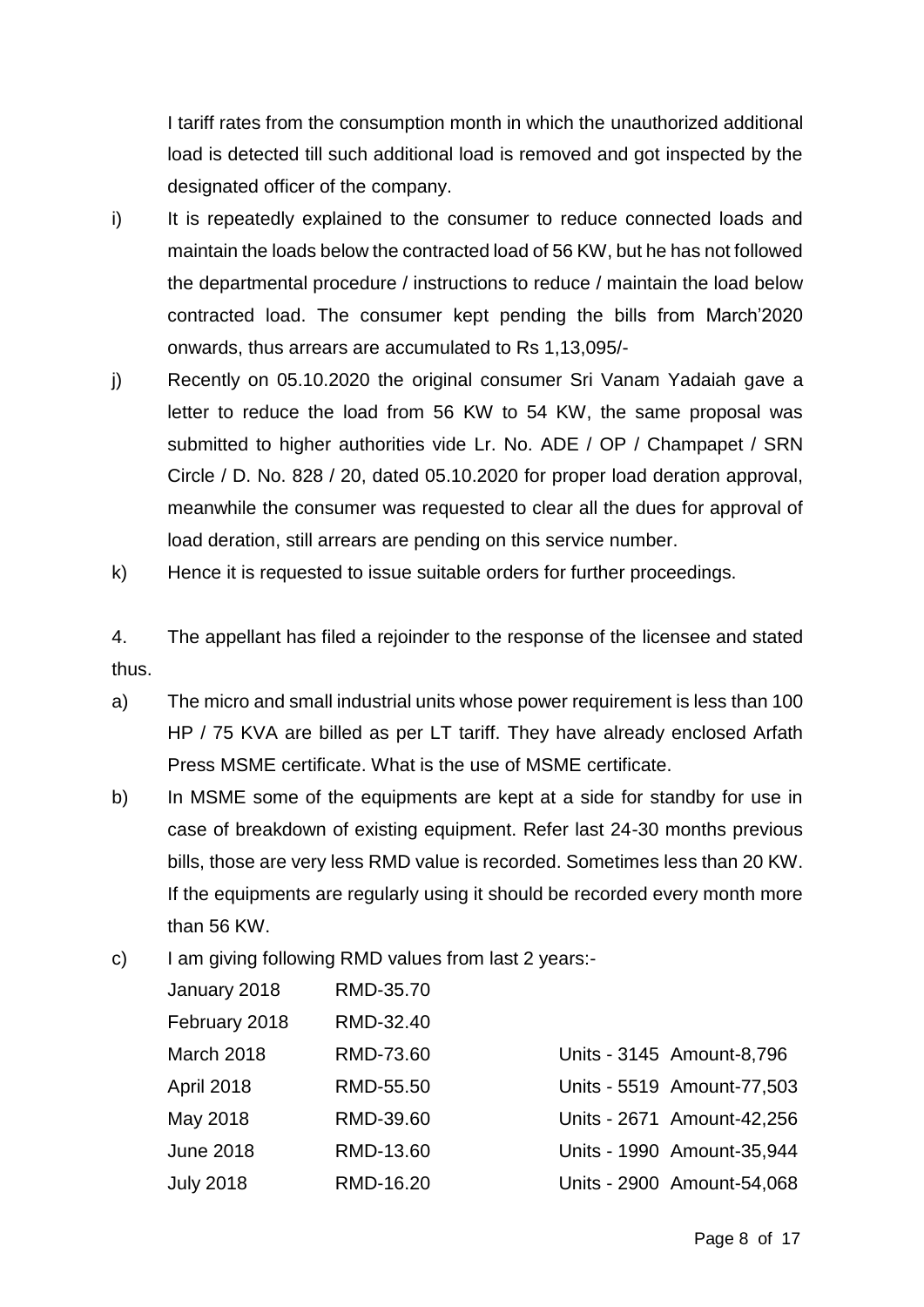| August 2018      | RMD-15.10 |                   | Units - 1842 Amount-37,616 |
|------------------|-----------|-------------------|----------------------------|
| September2018    | RMD-      |                   |                            |
| October 2018     | RMD-12.10 | <b>Units-2741</b> | Amount- 42,223             |
| November 2018    | RMD-12.10 | <b>Units-1055</b> | Amount-28,635              |
| December 2018    | RMD-12.70 | <b>Units-1459</b> | Amount-31,513              |
| January 2019     | RMD-12.10 | <b>Units-1397</b> | Amount-30,987              |
| February 2019    | RMD-19.70 | <b>Units-1310</b> | Amount-30,451              |
| March 2019       | RMD-19.70 | Units-859         | Amount-28,525              |
| April 2019       | RMD-52.50 | <b>Units-3430</b> | Amount-58,334              |
| May 2019         | RMD-55.50 | <b>Units-4030</b> | Amount-61,594              |
| <b>June 2019</b> | RMD-55.50 | <b>Units-1069</b> | Amount-34,491              |
| <b>July 2019</b> | RMD-55.50 | <b>Units-1000</b> | Amount-35,037              |
| August 2019      | RMD-59.00 | <b>Units-1310</b> | Amount-38,441              |
| September 2019   | RMD-55.50 | Units-990         | Amount-34,896              |
| October 2019     | RMD-55.50 | Units-880         | Amount-34,656              |
| November2019     | RMD-55.50 | Units-846         | Amount-34,781              |
|                  |           |                   |                            |

But bill generated minimum units 1388

Energy charges 11,250 (7.80 for 964 and 880 for 424)

Fixed charges Rs 390/- for 55.50 fixed charges 21,645/-

|                                            | December 2019                                    | RMD-55.50                                | <b>Units-1104</b> | Amount-34,755  |
|--------------------------------------------|--------------------------------------------------|------------------------------------------|-------------------|----------------|
|                                            | January 2020                                     | RMD-55.50                                | Units-853         | Amount-34,785  |
|                                            | February 2020                                    | RMD-55.50                                | <b>Units-2695</b> | Amount-52,716  |
|                                            |                                                  | Fixed charges 390/- For 55.50 - 21,645/- |                   |                |
|                                            | <b>March 2020</b>                                | RMD-55.50                                | <b>Units-1509</b> | Amount-24,712  |
|                                            |                                                  | Fixed charges 390/- For 55.50 - 21,645/- |                   |                |
|                                            | April 2020                                       | (Lock down totally shut down)            |                   | Amount- 24,712 |
|                                            | May 2020                                         | (Lock down totally shut down)            |                   | Amount- 31,962 |
|                                            | <b>June 2020</b>                                 | RMD-55.50                                | <b>Units-4181</b> | Amount-58,311  |
| (Not adjust in April & May units)          |                                                  |                                          |                   |                |
|                                            | <b>July 2020</b>                                 | RMD-27.70                                | Units-400         | Amount-29,533  |
|                                            | August 2020                                      | RMD-2.92 Units - 699                     |                   |                |
|                                            | Bill generated 1120 units Fixed charges 17,472/- |                                          |                   |                |
|                                            | September 2020                                   | RMD-7.23 Units - 1736                    |                   |                |
| Fixed charges - 390/- For 44.70 - 17,472/- |                                                  |                                          |                   |                |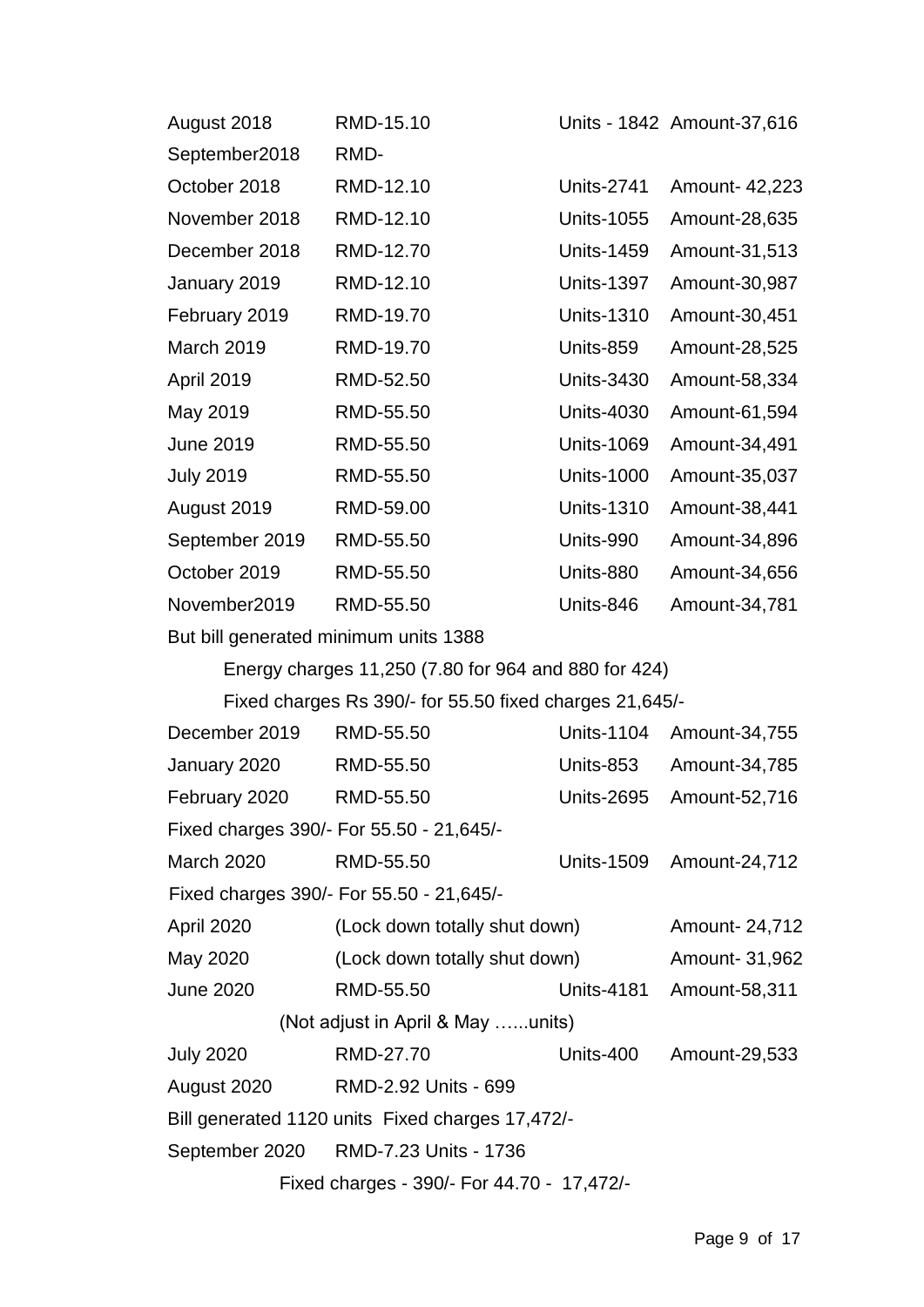October 2020 RMD- 672 Units 1550 Amount- 33,504 November 2020 RMD-783 Units 1984 Amount- 37,150

d) From the last 10-01-2018 onwards means more than 33 months we are continuously regularly putting the letters to the following officers about the HT category bills.

i) The Asst. Engineer / Operation / Champapet / TSSPDCL / RR Dist.

ii) The Asst. Divisional Engineer / Operation / Champapet / TSSPDCL / RR Dist.

iii) The Assistant Accounts Officer / ERO / Champapet / TSSPDCL / RR Dist.

iv) The Divisional Engineer / Operation / Champapet / TSSPDCL / RR Dist.

v) The Superintending Engineer / Operation / Saroor Nagar Circle / TSSPDCL / RR Dist.

- e) But no one informed them about HT flag in writing and the licensee continuously pressured about the bill payment and harassed and suggested to close MSME and told this bill was under LT category only and not HT category means the higher officials of the department also does not know the difference between HT bill and LT bill.
- f) If the licensee informed them about this in writing they will switch off my industry at that time only, otherwise they will take precautions, but not one has informed in writing. So it is totally mistake by the electricity department not from our side.
- g) The bill from the electricity department is injustice, improper for the customer. If a consumer has to get the minimum bill Rs. 21,645/- (Rs. 390 x 55.50 KW) instead of Rs 3,300/- (Rs 60 x 55.50 KW) means 18,435/- more amount (Rs.  $21,645/ -$  Rs.  $3,300 =$  Rs.  $18,345/ -$
- h) If they use 699 units per month, the electricity department is collecting 1150 minimum units bill per month. This is totally unfair bill to the customer. For 990 units in September, 2019 they got Rs. 34,896/- so per unit they are collecting indirectly Rs. 35/- from the pocket of the customer, means electricity department is looting the amount from the SMSE's. The SMSE will use this amount for 3 workers salary. By collecting the amount like this electricity department making the SMSE as sick SMSE later those are shutting down.
- i) In October'2020 total units 1550 Units Bill Rs. 33,504/- per unit charges is Rs. 21.61/-.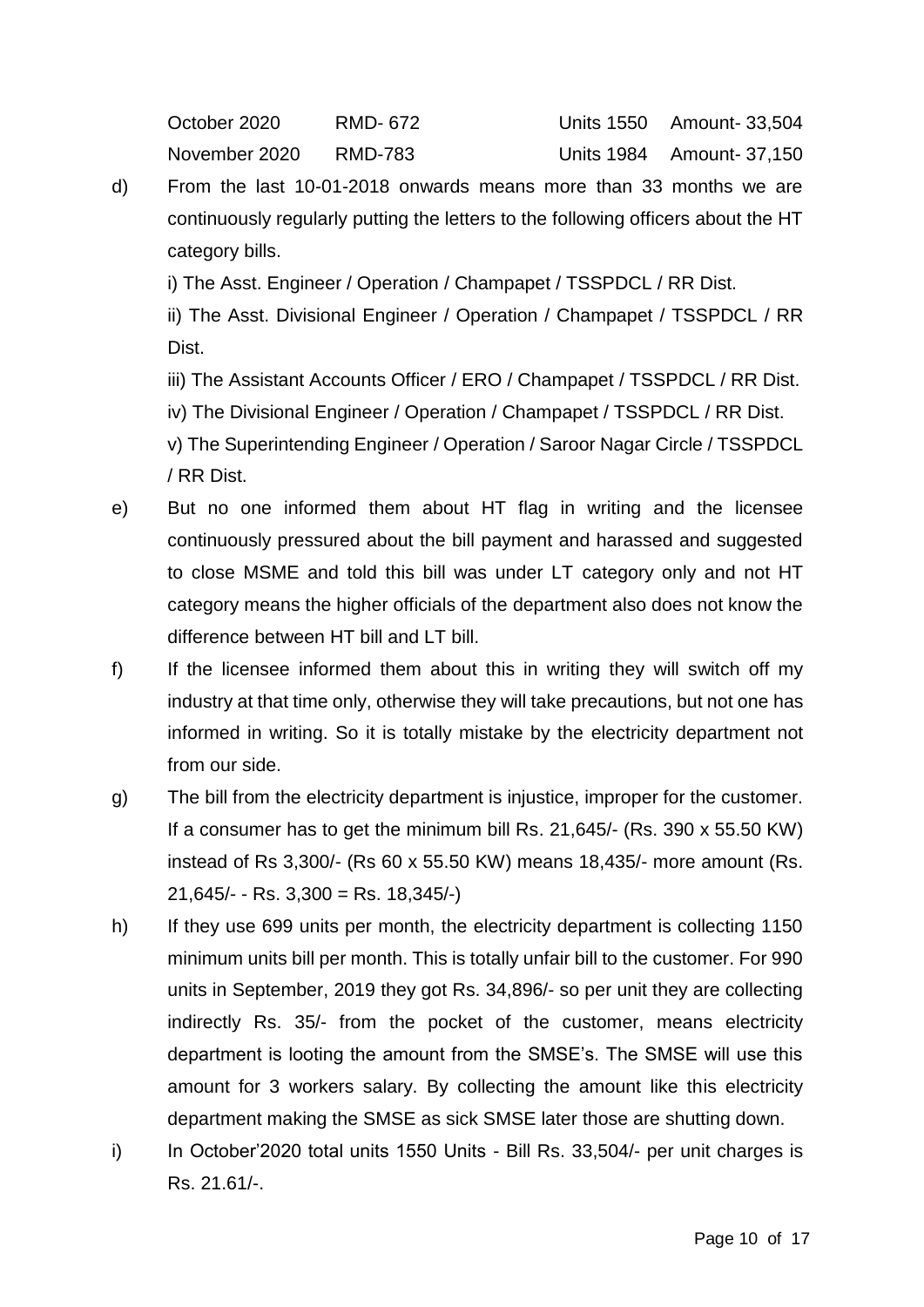- j) In November'2020 Total units 1984 units- Bill Rs. 37,150/- per unit charges is Rs. 18.72/-
- k) Thus Rs. 20, is being collected from customers and they are purchasing from PPA Rs. 4.50/- per unit.
- l) Please consider the above points and give directions to make appropriate bills, as also adjust the amount from the last 33 months.

5. The short issue having heard the appellant and the officers of the licensee is that the consumer entitled any relief and if so to what extent the bill should be revised.

6. The appellant Mr. Shaik Shabbir on behalf of Arfath Press bearing electricity service connection 4518 00271 in the name of M/s. Ramakrishna Mills is seeking withdrawal of HT billing against the said service connection, which has premises has been leased by him. The HT billing was consequence of the consumption of energy from the month of March'2018 and consequent to exceeding contracted load by 17.60 KW and also in the month of March 2019, exceeded by 3.19 KW, thereby bills have been issued under HT category after tagging the HT flag which is an auto generation and conversion of the service HT category March 2018 without any notice.

7. The appellant stated that they got the March month bill for an amount of Rs. 83,796/- abnormally high compared to their normal bills of around Rs. 35,000/-. Immediately he has given complaint to the field officers of the Champapet to verify and rectify the mistake. According, to the appellant there was no response from the officials. In Spite of replacement of the capacitors as advised by the officials there was no relief. That he was kept in dark over billing of the service connection under HT category instead of LT category. This change in billing from LT to HT has come to his knowledge for the first time when the vigilance officer inspected his unit and found that the billing was continuing under HT. Later on enquiry of the same, it was confirmed that since March 2018 they being billed under HT category from the last 2 years. In spite of several requests to the field officers to remove the service from HT category which has been flagged, the complaint was not resolved.

8. Then he approached the CGRF-I and filed a complaint in C G No. 602 / 2019- 20. The CGRF rejected the complaint citing reasons that the premises is having connected load of 67.201 KW, whereas the contracted load was 56 KW. That in the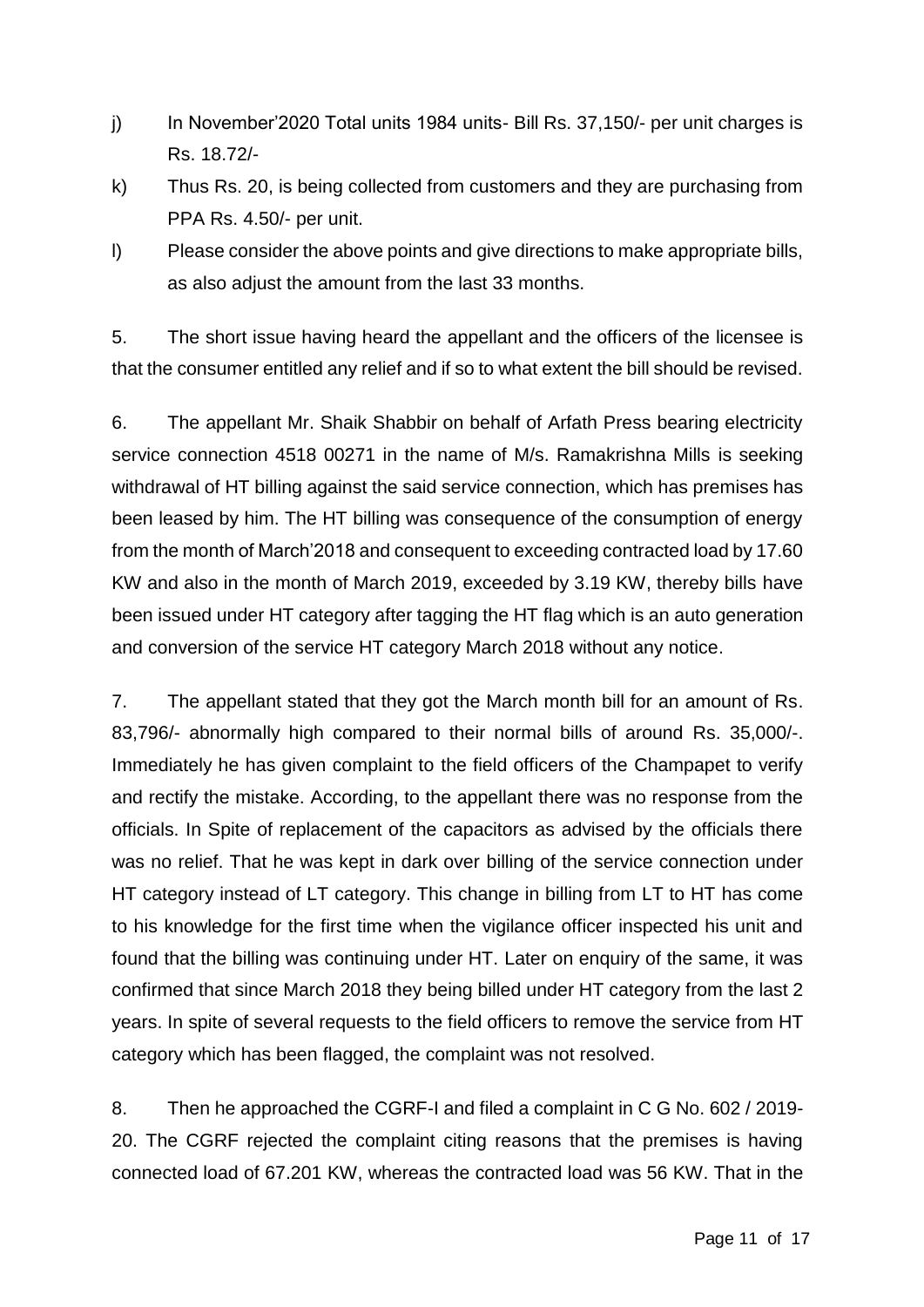premises the un used and second hand equipment was kept aside and the same if kept outside the same will be damaged due to rain. The said equipment was not in utilisation and also kept for spare purpose. Moreover, at any given time all the equipment will not be in use. He claimed that the old equipment will record more RMD in the initial stage of starting it, thus the load creeps upto 40 HP rated and after 10 minutes decreases to 15 HP to 25 HP on average.. In support of his claim the appellant has given the details of the RMD recorded last two years, units consumed and amount claimed by the licensee.

9. That for the last 29 months the bills were issued under HT category treating it as flagged under HT category without informing appellant and without any prior notice in writing. It is the appellant's case that number of times the supply was disconnected and he got connection after paying the amount though he is not liable to pay. That he was unemployed and as such started the unit by taking loans from the banks purchased equipment paying advances and rents. It is his grievance that to pay every month minimum current bill Rs 21,000/- without operation and extra charges is very difficult. In spite of the given situation they are giving employment 15 to 20 members. During the lockdown period also they have given free shelter, food to about 27 migrant workers of Orissa, Bengal state on humanitarian grounds.

10. The appellant gave details of the payment being made due to wrong billing. The appellant further reiterated that the Mirco and small industries units require power less than 100 HP / 75 KVA are to be billed as per LT tariff (MSME Certificate enclosed). That during the last 24 - 30 months the RMD values were very less, sometimes less than 20 KW. If the equipment was utilised regularly then the RMD of every month should have been more than 56 KW. That it was neither informed about the HT flag nor given any suggestions to withdraw the load.

11. The respondent reiterated the written submissions. Based on the complaint given the premises was inspected physically in the presence of appellant and found the equipment that is connected, the details of which are mentioned in the response to the appeal. In view of exceeding connected load to an extent of 67.201 KW and recording maximum demand during the month of March 2018, exceeding to an extent of 17.60 KW in March 2019 by 3.19 KW, HT category billing has been imposed by automatically levy HT category charges by way of auto generation of bills since March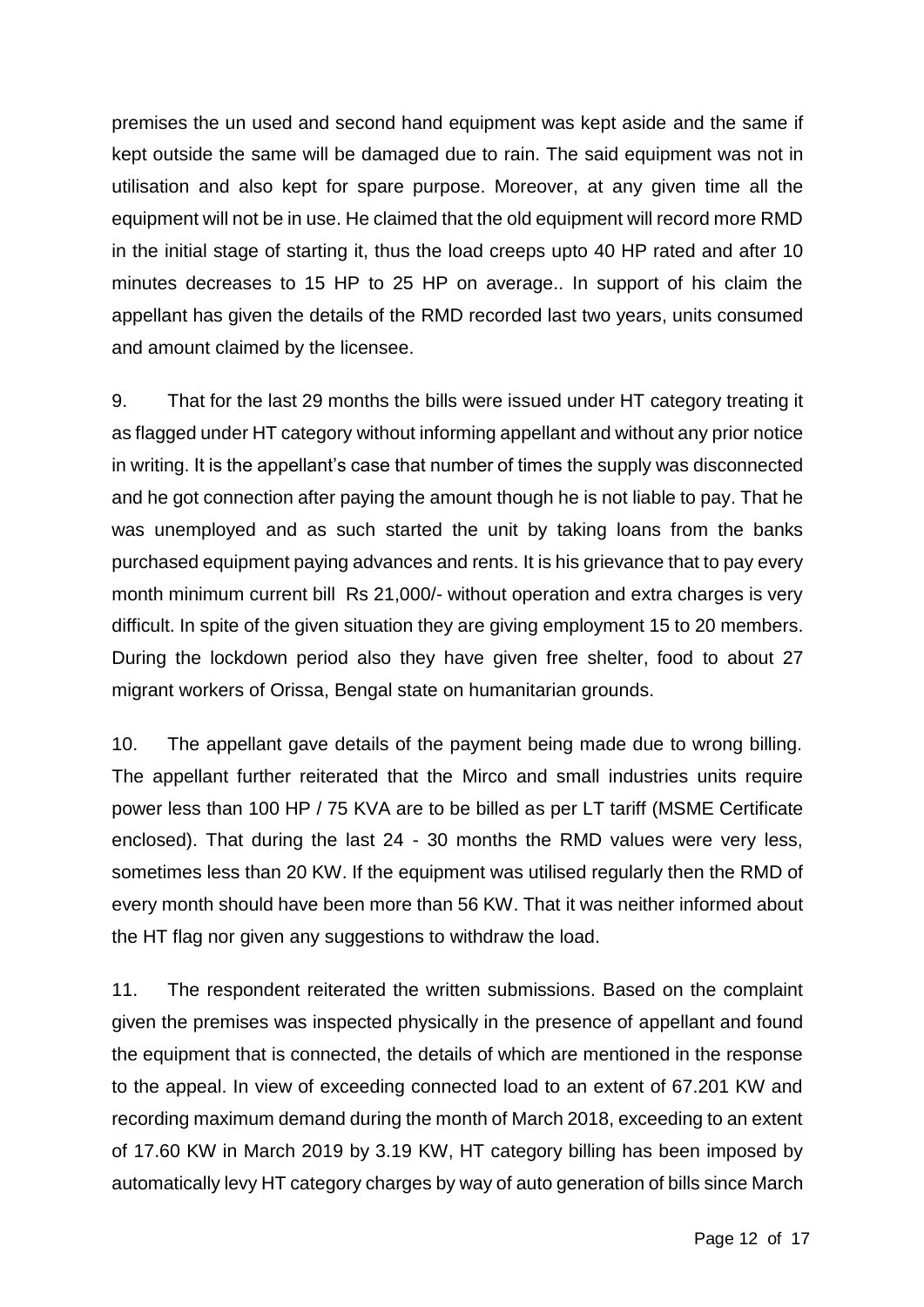2018, the appellant has paid the bills regularly upto February'2020 without any arrears. That the service connection is commercial service running under the LT category II, the load measurement on the basis of HP is not admissible. The HT flag was raised based on the clause 12.3.3.3 of the GTCS where the total connected load is above 75 HP / 56 KW or cases where the total connected load is above 150 HP under LT category IIIB. The Clause 12.3.3.3 is extracted below:-

"Cases where the total connected load is above 75HP/56Kw or cases where the total connected load is above 150 HP under LT category III (B). These services will be billed at the HT category IN tariff rates from the consumption month in which the unauthorized additional load is detected till such additional load is removed and got inspected by the designated officer of the company"

These services will be billed at HT category I tariffs from the consumption month in which the unauthorized additional load is detected till such additional load is removed or regularized.

12. The respondents case is that the appellant was repeatedly informed to reduce the connected load and maintain the load below the contracted load of 56 KW, but he has not followed the instructions to maintain the load below contracted load. That the arrears of charges were accumulated to an amount of Rs 1,13,095/- as the total bills were not paid from March'2020. On 05.10.2020 the original consumer Sri. Vanam Yadaiah reduction of the load from 56 KW to 54 KW, since the premises is in lease with the appellant he was requested to clear all the dues for approval of the requested load deration.

13. In the instant case the irony appears to be laxity of the officers of the licensee in undertaking proper action thereby seeking to earn revenue like a grabber, without attending to the grievance of the consumer. Before adverting to the case further, it may be appropriate to notice two important clauses in the terms and conditions of supply. The clauses are extracted below.

"12.3.3.2 Cases where the total Connected Load is above 75 HP/56kW or i These services shall be billed at the respective HT tariff rates from the consumption month in which the un-authorized additional load is detected. For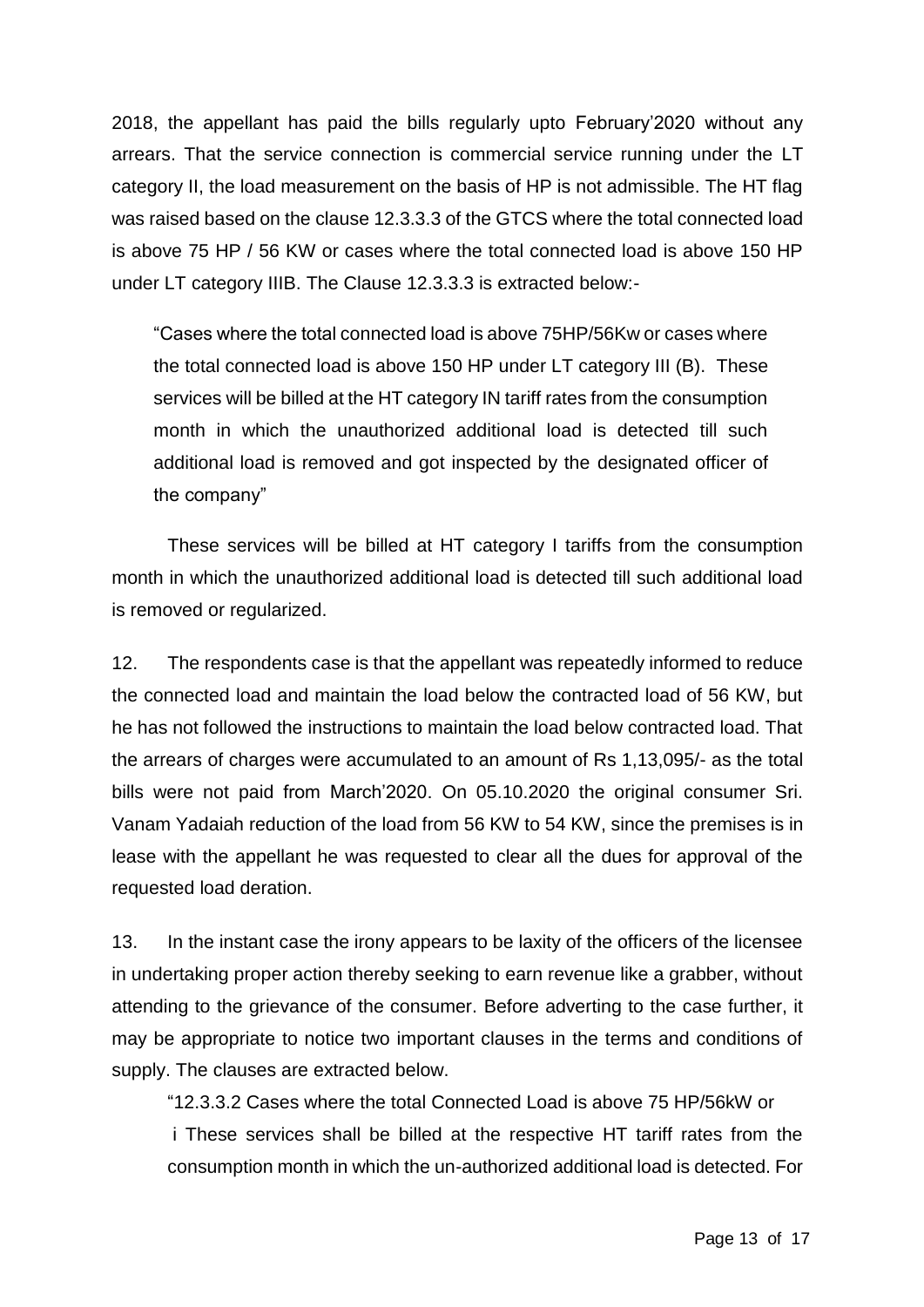this purpose, 80% of Connected Load shall be taken as billing demand. The quantity of electricity consumed in any Month shall be computed by adding 3% extra on account of transformation losses to the energy recorded in LT Meter. ii The Company may at its discretion, for the reasons to be recorded and in cases where no loss of revenue is involved, continue LT supply. If the consumer, however, makes arrangements for switchover to HT supply, the Company shall release HT supply as per the rules.

iii One-month notice will be given for payment of service line charges, development charges and consumption deposit required for conversion of LT service into HT service.

iv Service of such consumers who do not pay HT tariff rates or who do not pay the required service line charges, development charges and consumption deposit shall be disconnected immediately on expiry of notice period and these services shall remain under disconnection unless the required service line charges, development charges and consumption deposit are paid for regularizing such services by conversion from LT to HT category.

v. If the consumer where required, does not get the LT services converted to HT supply and regularized as per procedure indicated above within three months from the date of issue of the notice, the Company is entitled to terminate the Agreement by giving required notice as per clause 5.9.4 of the GTCS, notwithstanding that the consumer is paying bills at HT tariff rates prescribed in clause 12.3.3.2 (i) above.

12.3.3.3 Cases where the total Connected Load is above 75 HP/56kW or Cases where the total connected load is above 150 HP under LT Category III (B). These services will be billed at the HT category I tariff rates from the consumption month in which the un-authorised additional load is detected till such additional load is removed and got inspected by the Designated officer of the Company."

14. A combined reading of the above provisions in the terms and conditions of supply would entail licensee to issue notice at first instance to regularise or remove additional load either detected or noticed through inspection or due exceeding the recorded maximum demand (RMD). Instead, the licensee is resorting to directly billing such consumers under higher category by levying the appropriate charges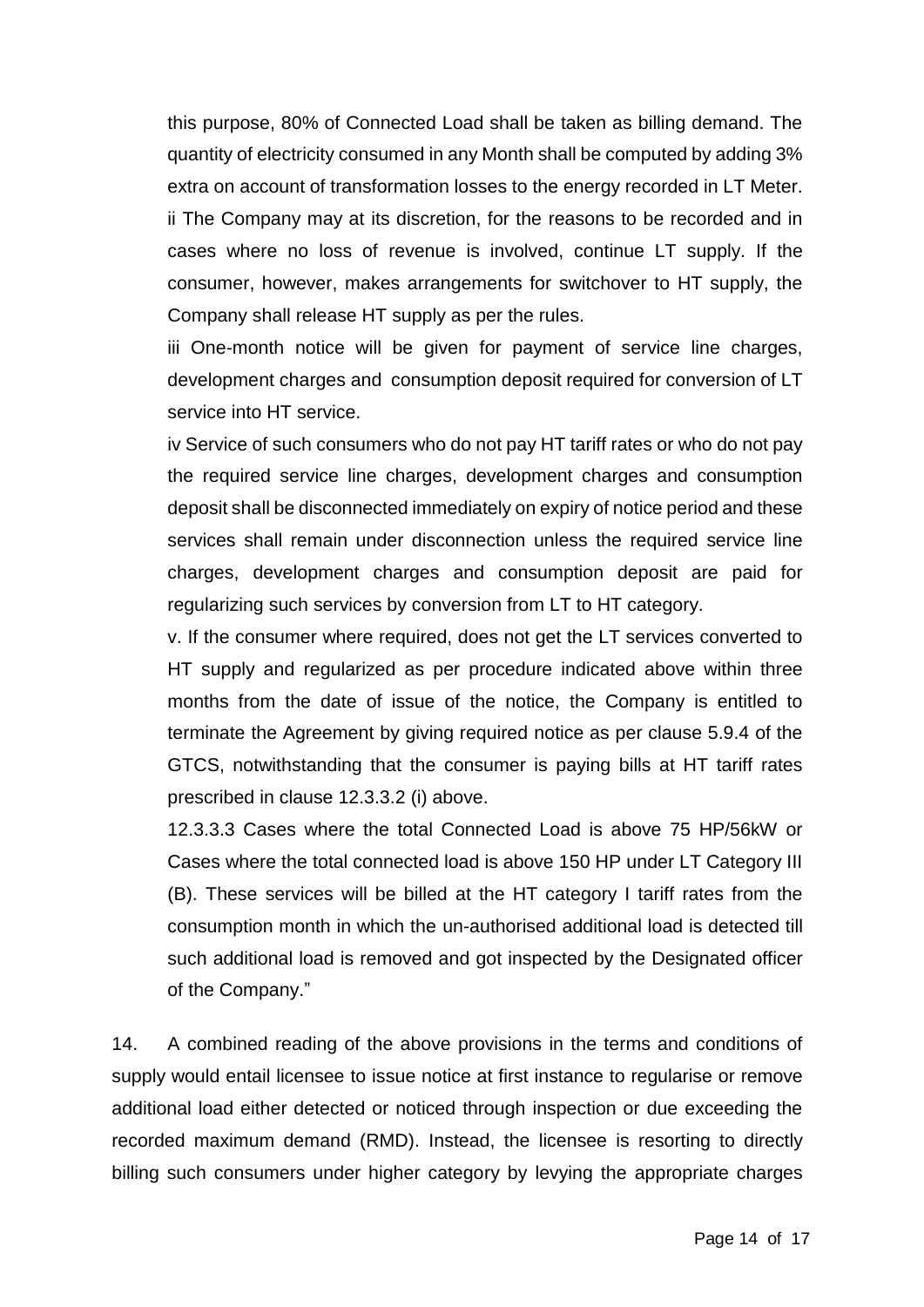applicable to the higher category by providing automated system of billing. This type of action by the licensee is nothing but giving go by to transparency and violating principles of natural justice. It amounts to punishing the beleaguered consumer in many cases where such action of exceeding the load is not intentional or wantonly connecting additional equipment.

15. Unless a consumer is given proper opportunity and also not verifying the physical condition, directly changing the category even without an iota of information and pegging the billing in higher category would amount punishing the consumer twice. That the consumer is not given notice about changing the category and moreover charged in higher category.

16. Adverting to the facts it must be stated that a gruesome act of changing the category without inspection and notice and billing the consumer using automated category changing technology at higher rates is nothing short of hanging the innocent for the act which he has not done. It is all the more surprising that consumer gets to know the change of category and levy of higher charges only after two years when the inspection at his request takes place.

17. At the time of hearing, it has been informed that the licensee has devised a means in the billing software which changes in the category as soon as a consumer exceeds the contracted capacity and prepares a bill in the higher category without the knowledge or notice to the consumer. A gullible consumer who does not suspect the amount being claimed towards energy charges and paid would be punished even without being heard and knowing his version. This sort of billing should be deprecated and should not allowed to continue as it amounts to violation of the law of the land of upholding principles of natural justice and principle of audi-alterm-partem, that is punishing a person only after he is heard.

18. Having noticed from the record that despite repeated requests made by the consumer he was not informed of about changing the category from LT to HT, this authority is of the view the licensee cannot claim that the consumer should be moved from LT to HT billing for exceeding the contracted load in a particular month. This more so in the teeth of the fact that no notice was given not even orally informed of the same. Even otherwise, the data filed by the appellant towards RMD is not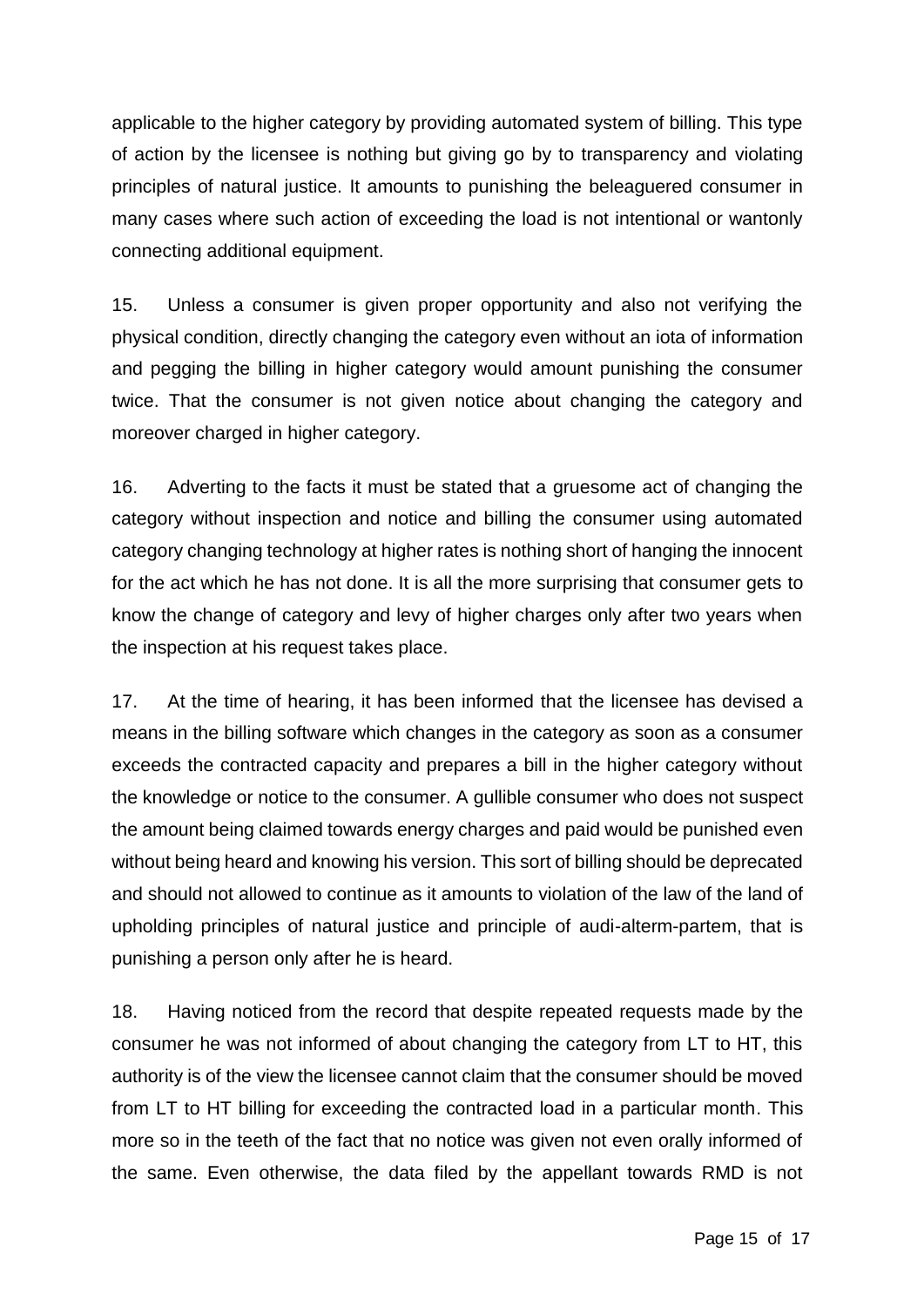disputed. That being the case the consumer cannot be put hard ship for a single instance where notice was not even given. Technically speaking, it is common parlance understood that the usage of machinery to extent of diversification factor of 80%. It appears there is no case on this ground to the licensee.

19. Therefore, the for the reasons explained and the action of licensee being contrary to law and principles of natural justice, this appeal is allowed. The licensee shall forthwith remove the flagging under HT category and bill the consumer under LT II commercial category as it was then in the year February 2018. Further the excess amount paid under HT category without any demur shall be adjusted in the future bills, for the said purpose the licensee shall recalculate all the bills under the tariff applicable for LT CATEGORY II COMMERCIAL under which the consumer was originally being billed from March 2018 till date.

20. The consumer shall be given benefit of payment as also dues if any as at present from the amount that is arrived at after recalculating the bills. This order shall be given effect to within 15 days of the receipt of the order and a report is submitted to this authority.

21. With these observations and finding the appeal is disposed of but in the circumstances without any cost.

TYPED BY Office Executive cum Computer Operator, Corrected, Signed and Pronounced by me on this the Seventh day of August, 2021.

### Sd/- **VIDYUT OMBUDSMAN (FAC)**

- 1. Mr. Shaik Shabbir, Arfath Press, #16-2-875/1, Jeevan Yariung Colony, Saidabad, Hyderabad - 59. Cell: 9849200706.
- 2. The AE / OP / Champapet / TSSPDCL / RR Dist.
- 3. The ADE / OP / Champapet / TSSPDCL / RR Dist.
- 4. The AAO / ERO / Champapet / TSSPDCL / RR Dist.